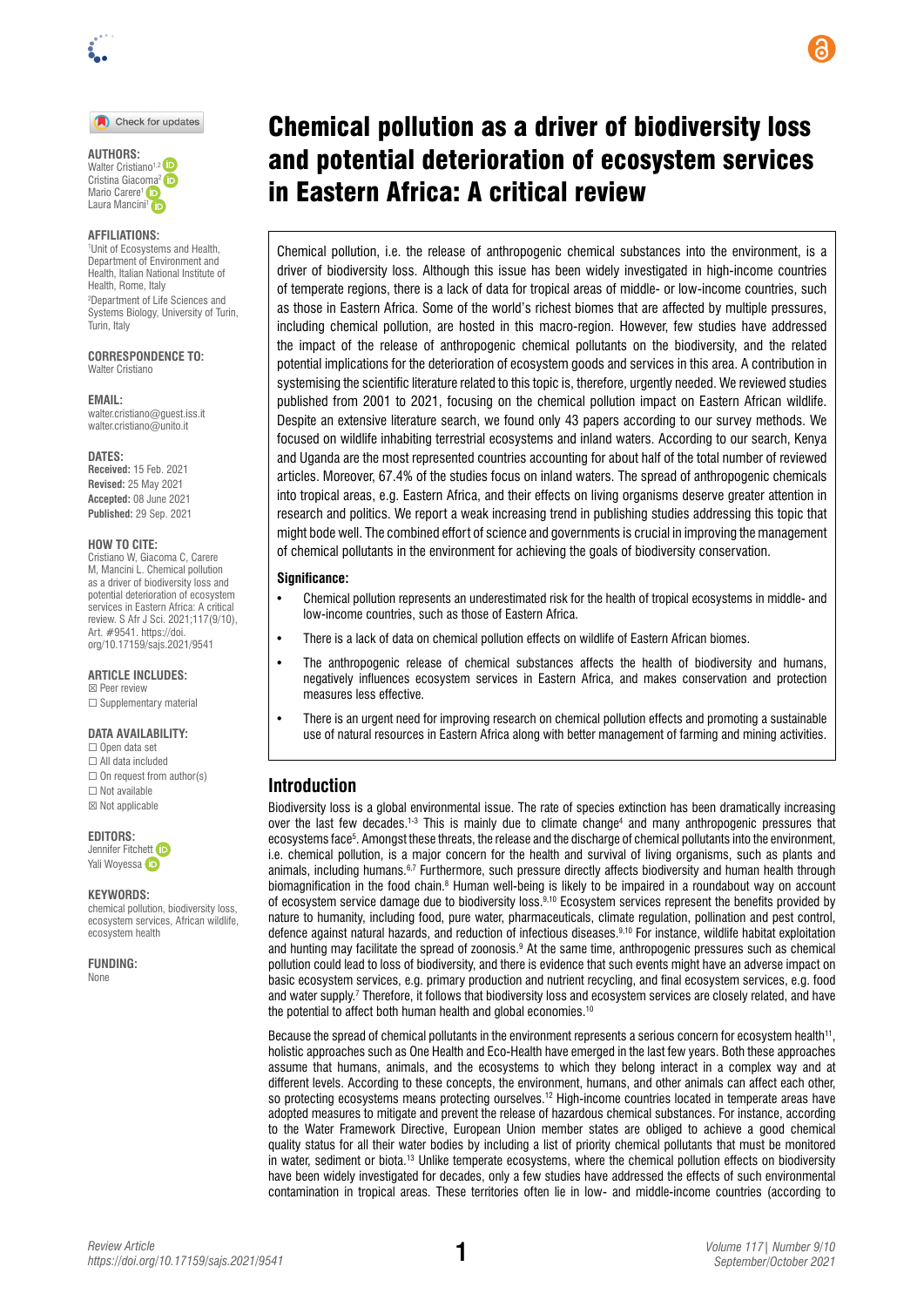the classification provided by the United Nations<sup>14</sup>), and host global biodiversity hotspots<sup>15,16</sup>. In tropics, large forests are the dwelling of most of the terrestrial species worldwide in terms of diversity.17 These ecosystems face the challenges of deforestation and overexploitation of natural resources, which are involved in tropical biodiversity loss together with climate change and invasive species introduction.18 Agriculture and mining complicate this picture by representing the main drivers of chemical pollution of water and soil. Such activities involve the release of ubiquitous environmental chemical pollutants such as organochlorine compounds (OCs) and heavy metals.<sup>11,19</sup> It follows that chemical pollution is a global emergency concerning the health of all the different ecosystem components, i.e. environment, animals, humans. This is particularly evident in middle- and low-income countries, where the effects of the release of chemical pollutants into the environment are particularly acute. For instance, more than 90% of world pollutionrelated deaths in children occur in such world regions.20 In these areas, the adverse effects of climate change may also increase the impacts of anthropogenic pressures on the ecosystem, including chemical pollution.21,22 This is a worrying scenario because the interactive effect of climate change and the release of chemical pollutants into the environment is rather unknown.23 Furthermore, the already limited resources and infrastructures of tropical countries may collapse under the burden of environmental hazards exacerbated by climate change.<sup>24</sup> Therefore, further research is needed to address chemical pollution effects in tropical areas of middle- and low-income countries.

Our work aimed to help to systematise the scientific literature on chemical pollution threats, i.e. the release and discharge of anthropogenic contaminants to wildlife in tropical areas, and to provide a benchmark for future precautionary environmental actions. We chose the ecosystems of the eastern African macro-region as a case study because they represent some of the most important world biomes and they are located in tropical middle- and low-income countries.25 Promoting the need for improving research on the effects of chemical pollution on African tropical ecosystems as a driver for biodiversity loss and ecosystem service degradation is the goal of our review in a wider perspective. Particularly, we focus on the wildlife of inland waters and terrestrial ecosystems, and we discuss potential implications for human health.

# **Survey method**

We summarised the current state of affairs on the effects of anthropogenic chemical pollution on the health of wildlife (i.e. wild vertebrate and invertebrate species) of Eastern African ecosystems. We considered studies that analysed the direct or indirect impacts of chemicals on animal biota. Furthermore, only studies published in English were considered. According to the United Nations classification, there are 18 countries within the Eastern Africa macro-region, excluding the French and British overseas territories (Figure 1).<sup>14</sup> All of these countries are classified as middle- or low-income countries.26 The discussion is divided into subsections on geographical, social, and political subregion-specific characteristics.

We collated scientific articles published in accredited journals from 2001 to early 2021 (until the time of submission of this paper) indexed in PubMed, Scopus or Web of Science (all databases) that focused on the environmental contamination of inland waters and terrestrial ecosystems. For our search, we used the country name AND "chemical pollution" AND one of the following keywords at a time: "wildlife", "biodiversity", "ecosystem services". We repeated the query including each of the keywords for each country of Eastern Africa. We then used the country name AND "environmental pollution" and each of the aforementioned keywords and countries. The survey was conducted by searching titles, keywords, and abstracts. We manually checked each result obtained by typing the chosen keywords in combination with the country name and "chemical pollution/environmental contamination" terms, and we included in our review any relevant results, i.e. all the contributions that addressed the topic of our interest in a country of Eastern Africa, and excluded those results not relevant to our topic.



*Image: Sannita/Wikimedia Commons/[CC-BY-SA-3.0](https://creativecommons.org/licenses/by-sa/3.0/)*

**Figure 1:** Map of the African continent. The countries shaded in blue comprise the Eastern Africa macro-region as designated by the United Nations (Statistic Division, Department of Economic and Social Affairs).

We then counted the published articles per year and ran a regression analysis with the aim of identifying potential trends in publishing over time. We did not include the 2021 publications because data for this year are not comparable as a full year was not possible. The regression model was built by setting the year of publication as the predictor variable and the number of articles per year as the dependent variable. The analysis was run in R version 4.0.4. Finally, we calculated the percentages of published articles related to terrestrial and water ecosystems, and the percentage related to each country.

A few references that we found addressed both the direct effects of such pollution sources on biodiversity and the indirect implications for human health and well-being. We discuss and stress such interactions. Due to the limited number of studies, not all the countries within the United Nations classification of Eastern Africa were represented in the search results.

# **Results and discussions**

Eastern Africa is home to some of the most endangered ecosystems on earth, including different biomes<sup>27</sup> such as steppes, savannahs and rainforests. Information on the effects of chemical pollution on sub-Saharan ecosystems is very limited.15,28 The scarce financial resources due to disadvantaged economies and the simultaneous presence of several emergencies, e.g. political conflicts<sup>29</sup>, make it difficult to implement monitoring strategies aimed at investigating the potential risks of environmental pollution on ecosystem health. Furthermore, legislation on chemical pollution is lacking.<sup>30</sup>

Despite an extensive literature search, we found only 43 published articles covering the direct effects of chemical pollution on animals. All the articles retrieved were published between 2001 and January 2021. According to the reviewed studies, the main risks associated with chemical pollution on wildlife are attributed to persistent organic pollutants, especially OCs and heavy metals. OCs are highly persistent in the environment. Exposure to OCs affects living organisms in different ways, including neurotoxic, immunotoxic, cardiotoxic, genotoxic, reproductive, and developmental effects. Furthermore, some OCs cause cancer in different mammals.<sup>31</sup> As for OCs, heavy metals show high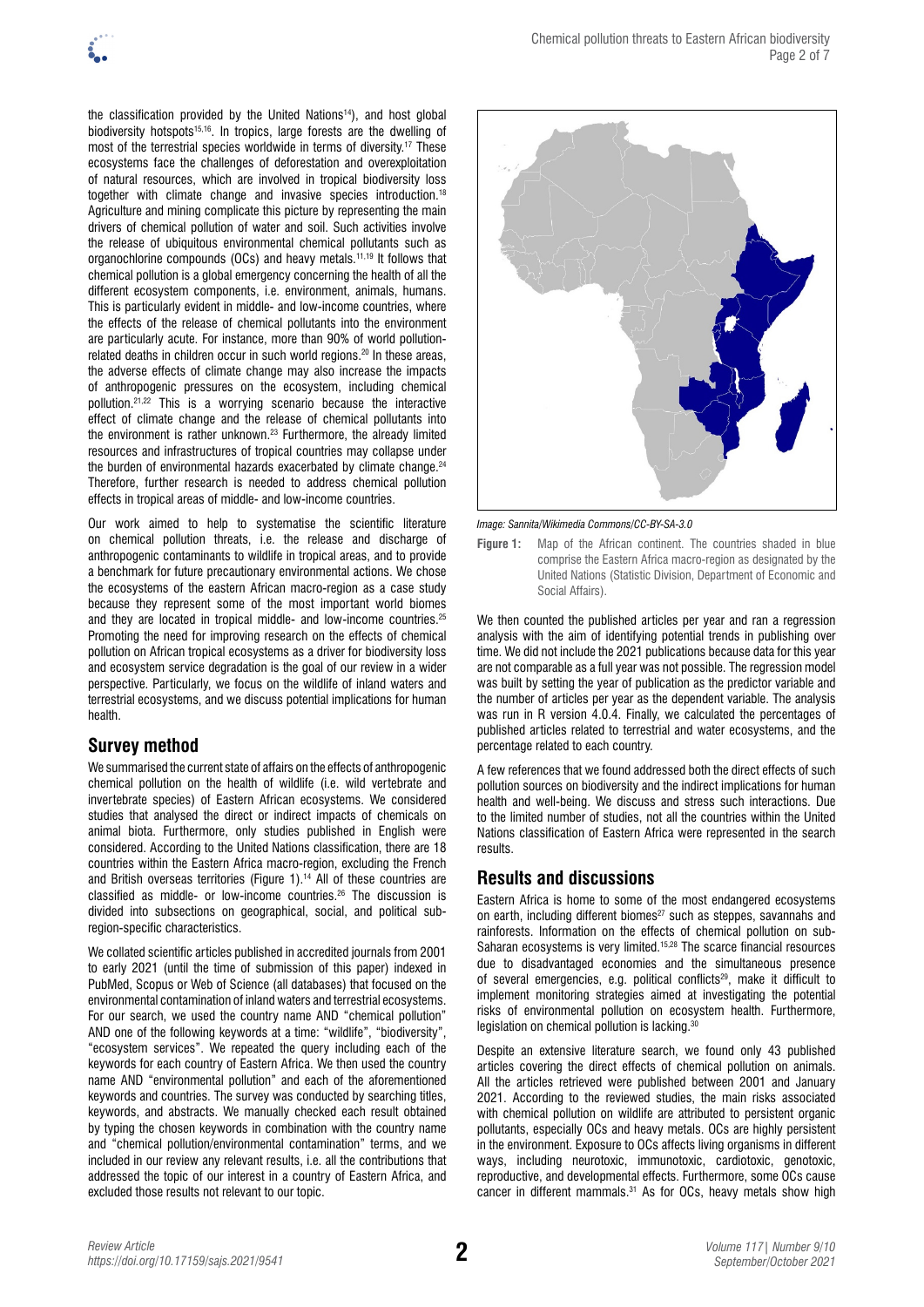persistence in the environment and negatively affect living organisms. Such chemical pollutants often occur in the environment as a cocktail of substances whose effects on ecosystems are unknown.<sup>32</sup> However, heavy metal exposure leads to oxidation stress, which may induce several adverse effects such as DNA damage and protein modification.<sup>33</sup> There is a close and complex relationship between chemical pollution, biodiversity and human health, and the deterioration of ecosystem services.<sup>7</sup>

We found a slight increasing trend in published studies on chemical pollution and wildlife among countries of Eastern Africa (Figure 2). Although quite weak, the trend is statistically significant. Regression analysis returned a *p*-value equal to 0.03348. Kenya and Uganda were the most represented countries according to our search methods, together accounting for almost half of the retrieved studies, i.e. 20 of 43 articles (Table 1). No data are reported for South Sudan, Eritrea, Djibouti, Malawi, Mozambique, Comoros, Mauritius, and the Seychelles because we did not find a study for these countries through our search. Most of the studies were carried out in inland waters (67.4%). Terrestrial ecosystems accounted for 23.3%, and only 9.3% of the analysed studies involved both aquatic and land ecosystems (Figure 3).



**Figure 2:** Trend of publications on the chemical pollution effects on the biota of Eastern Africa during the last 20 years.



**Figure 3:** Percentage of articles reviewed according to the target ecosystem investigated.

**Table 1:** Number of articles retrieved by country in the timespan 2001– 2021

| Country    | Number of published studies |
|------------|-----------------------------|
| Burundi    | 1                           |
| Ethiopia   | 4                           |
| Kenya      | 10                          |
| Madagascar | 3                           |
| Rwanda     | 1                           |
| Tanzania   | 7                           |
| Uganda     | 10                          |
| Zambia     | 8                           |
| Zimbabwe   | 3                           |

## *Horn of Africa*

There are a lack of data for the countries of the Horn of Africa (i.e. Ethiopia, Eritrea, Somalia and Djibouti), although, more recently, a few studies have addressed the effects of effluents on the ecological health of different Ethiopian water basins by assessing macro-invertebrate abundance and diversity. All these investigations found an inverse correlation between water quality and the presence of macro-invertebrates. 34-37

#### *East African Community*

Countries of Eastern Africa that share geographical elements and common interests constitute the East African Community. A batch of studies has addressed the impact of chemical pollution in this area, especially in freshwater ecosystems. In 2019/2020, Musonge et al*.* 38,39 developed macro-invertebrate-based indexes to investigate the chemical pollution patterns in a biodiversity hotspot in Uganda, the Rwenzori region. Their studies found evidence of pollution according to the different abundances of the macro-invertebrates compared to reference sites. Vertebrate species, such as amphibians, also seem to be sensitive to chemical pollution. In a recent study, in vivo bioassays on a nontarget organism, *Xenopus levis* tadpoles, revealed endocrinological, developmental, and behavioural effects due to exposure to water in the Kibale National Park, where 13 pesticides, e.g. carbofuran and 2.4-D amine, were detected. These results indicate a potential health risk for wildlife and humans living in the area.<sup>40</sup>

In the context of freshwater ecosystems, major attention has been placed on Lake Victoria. Bordered by Kenya, Tanzania, and Uganda, this water basin is the largest tropical lake in the world. The environmental chemical contamination of this reservoir is a threat for millions of people living in the surrounding area. The pollution of Lake Victoria also has implications for the economy of the local communities that depend on the exploitation of the water basin for fishing. Therefore, the assessment of environmental pollutants in fish of Lake Victoria is a challenge. At least two studies in Uganda tried to address this issue by studying the impact of pollution on animals inhabiting this ecosystem. In 2019, Badamasi et al.41 detected biochemical and morphological alterations in three fish species of commercial interest living in this water basin: *Oreochromis niloticus*, *Lates niloticus*, and *Protopterus aethiopicus*. Already in 2006, Focardi et al.42 reported concentrations of mercury above the limits outlined by the World Health Organization (WHO) in the tissues of common fish species sampled in the Ugandan side of the lake. Evidence of pollution was also found by investigating the impact of agricultural activities on dragonflies. The order Odonata is vulnerable to pesticide use, particularly at the larval stage. In 2009, Martins<sup>43</sup> observed significant differences in the abundance and diversity of dragonflies between pesticide-fished areas and protected areas within the lake. Only a couple of species were found in the impacted areas compared to more than 20 species living in the protected ones.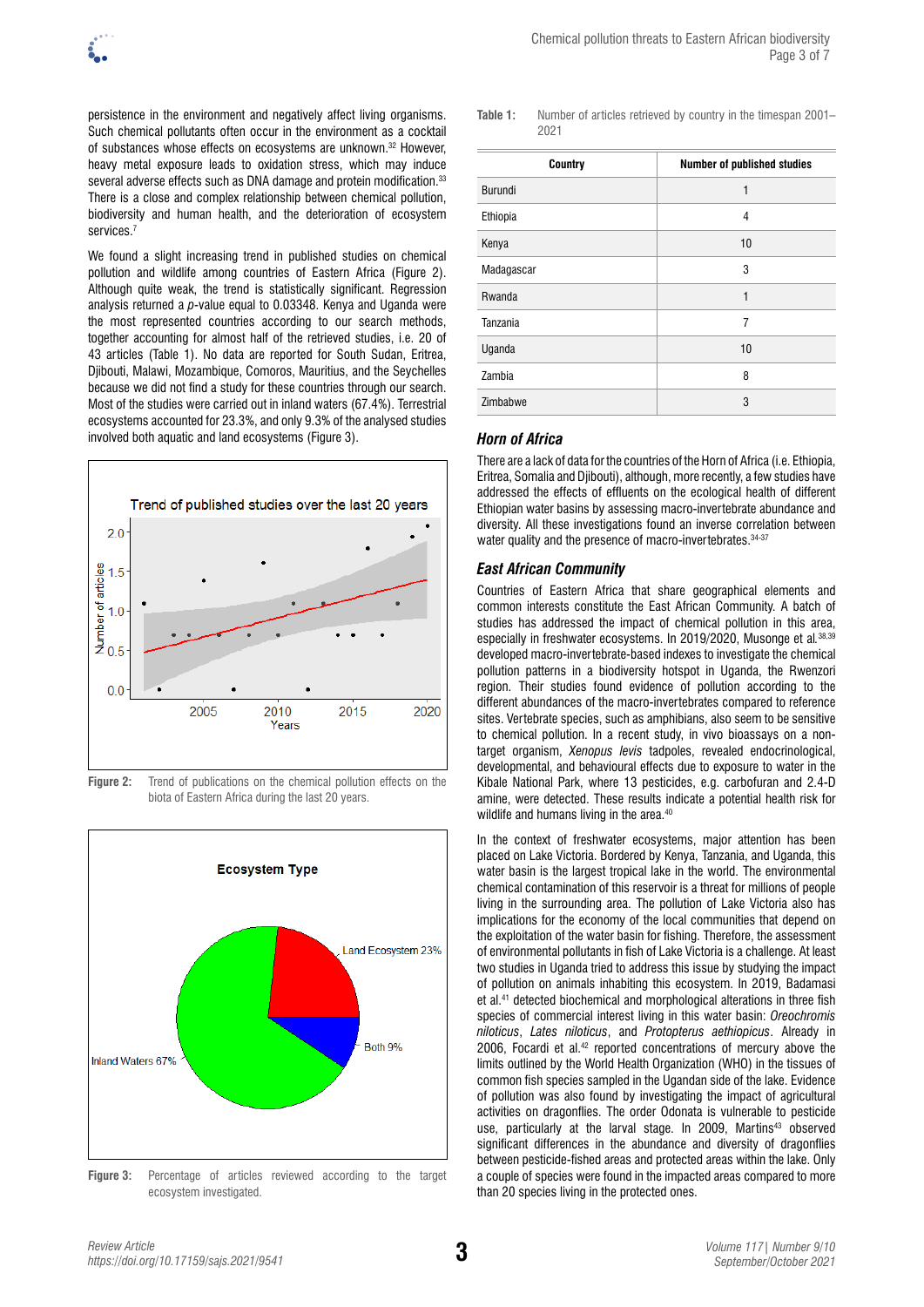

The pattern of chemical pollution was investigated in Tanzania in four different lakes, including Lake Victoria and Lake Tanganyika. High levels of persistent organic pollutants were assessed in the tissues of fish belonging to the genus *Tilapia*. 44 Such environmental contamination might have direct impacts on human health because these fish represent an important food source for the increasing country population. Lake Tanganyika is also affected by heavy metal contamination. Analyses on fish species, including two important market fish, *Lates microlepis* and *Clarias theodorae*, indicated mercury biomagnification in the tissues exceeding the limit of 0.2  $\mu$ g Hg/g established by the WHO for vulnerable populations with a high rate of fish consumptions.45 Mercury biomagnification was also found in Lake Nabugabo, Uganda, by Hanna et al.46 Different tissues of the Nile perch (*Lates niloticus*) showed mercury contamination, although the reported concentrations were below the value of 0.5  $\mu$ g/g set by the guidelines of WHO and the Food and Agriculture Organization of the United Nations.<sup>46</sup>

Studies on the water quality of Lake Victoria were also performed in Kenya. Farming activities were suggested as the main drivers for loss of aquatic macro-invertebrates because of pesticide release. Different streams are affected by such disturbance, and this is reflected in the diversity and abundance of many macro-invertebrate species.47-50 A decreasing gradient of macro-invertebrate richness and diversity was also detected in the Kilombero Valley in Tanzania. This area is a wetland whose streams flowing into the area are commonly used for irrigation. This practice is associated with the degradation of the water quality because of chemical pollutant run-off and leaching.<sup>51</sup> Pesticides may also represent a serious threat to human health, especially via food consumption. Based on the results obtained by investigating the aquatic environment near Morogoro, Groffen et al.<sup>52</sup> have recently pointed out the risk to human health from eating shrimp and fish daily. Indeed, according to the quality guidelines and standard values, exceeding concentrations of heavy metals and persistent organic pollutants – including copper, zinc, and perfluorooctanesulfonic acid – have been found in both invertebrate and vertebrate aquatic species.52 Mdegela et al.53 reported evidence of environmental contamination in sewage effluents in Morogoro by using the wild African sharptooth fish (*Clarias gariepinus*) as a model, but only heavy metals were detected. In 2016, Omwenga et al*.* 54 assessed the impact of pesticides on *Oreochromis niloticus*, a fish commonly used in aquaculture and reared in Kiambu and Machakos Counties, Kenya. They found evidence of different pesticide traces, including dichlorodiphenyltrichloroethane (DDT), i.e. a chemical widely used in sub-Saharan Africa until recent times, on many target fish organs. Nevertheless, the levels of contamination were lower in all the fish sampled than the limits defined by the Food and Agriculture Organization.54 Exposure to pesticides also has negative implications for birds and mammals. Otieno et al. found evidence of wildlife poisoning due to the overuse of carbofuran<sup>55,56</sup>, one of the most toxic carbamate pesticides. By using forensic analyses, they observed that carbofuran and its metabolites were implicated in the poisoning of *Gyps africanus*, an African vulture species.55,56 Recent findings also showed potential diet-related health risks for a critically endangered primate species, the mountain gorilla (*Gorilla beringei*) living in the Bwindi Impenetrable National Park located in the southwest of Uganda, that feeds on leaves containing concerning DDT levels.57 Little is known about the exposure to anthropogenic chemical substances of many other primates that face the risk of extinction. In the forests of Uganda, where land expansion critically exposes animals to different pesticides, the impact of cypermethrin, glyphosate, and chlorpyrifos, was assessed in wild chimpanzees (*Pan troglodytes*) and baboons (*Papio anubis*). By acting as endocrine disruptors, such pesticides lead to severe health defects, including facial dysplasia.<sup>58,59</sup> Wang et al.<sup>60</sup> also recently revealed the presence of different pesticides and flame retardants in faecal samples of wild chimpanzees, baboons, red-tailed monkeys (*Cercopithecus ascanius*), and red colobuses (*Piliocolobus tephrosceles*).

Furthermore, a study led by Buhungu et al.<sup>61</sup> in Burundi estimated the ecological status of the Kinyankonge River by applying a Biotic Integrity Index to study the zooplankton communities. The results outlined a degradation of the ecological quality, particularly in the upstream sampling stations.<sup>61</sup> Chemical pollution might also be involved in the

micro-evolutionary processes of water organisms. For instance, in 2020, it was suggested by Gomes-Silva et al.<sup>62</sup> that the fitness of invasive wild guppies (*Poecilia reticulata*) living in a river basin of Rwanda may be impaired by local water pollution.

## *Southeast African countries*

Mining activity represents a major threat to the ecosystem health of the Kafue River in Zambia. Syakalima et al.63,64 reported heavy metal traces, such as copper, zinc, manganese and lead, in samples collected from different fish species and the Kafue lechwe antelope (*Kobus leche kafuensi*) living in the area. Heavy metal concentrations were also found in liver and kidney samples collected from crocodiles (*Crocodylus niloticus*) inhabiting the Kafue River and another Zambian water basin, the Luangwa River.<sup>65</sup> Traces of various pesticides were also detected in the adipose tissue of hippopotami (*Hippopotamus amphibius*) sampled from the Luangwa River.<sup>66</sup> Mining sites were suggested as drivers of bioaccumulation of lead, zinc, copper, cadmium, and cobalt in mammals, as indicated by the analyses carried out in Zambia on the organs of two wild black rat species (*Rattus rattus* and *Rattus tanezumi*). Such exposure to heavy metals involves alterations in gene expression.<sup>67,68</sup> Other studies in the Zambian city of Kabwe showed heavy metal contamination in the muscular system of fish belonging to the *Serranochromis* genus<sup>69</sup>, and in liver, lung, stomach, and blood samples obtained from local lizards (*Trachylepis wahlbergii*) 70.

There are very little data accounting for the neighbouring southeast African countries. Impact on macro-invertebrate abundance and diversity was observed in the riverine systems of Bulawayo, Zimbabwe, and these results confirmed the sensitivity of such organisms to urban pollution.71,72 Similar approaches were applied by Bere et al.73 in the Manyame River system with the aim of investigating the impact of heavy metals on the ecological health of this site.

## *African countries in the Indian Ocean*

The island of Madagascar is one of the hottest biodiversity hotspots worldwide and hosts a huge number of species, most of them endemic.<sup>74</sup> The International Union for the Conservation of Nature (IUCN) classifies as endangered or critically endangered a large part of the wildlife of Madagascar, including almost all lemur species.<sup>75</sup> The ring-tailed lemur (*Lemur catta*), one of the flagship species of Madagascar, is affected by at least two classes of persistent organic pollutants, i.e. OCs and heavy metals. Different levels of OCs and metals were found in the blood and hair of wild lemurs.<sup>76</sup> The exposure to persistent organic pollutants represents a concern also for another lemur species, the indri (*Indri indri*). Indris living in disturbed forested areas showed higher levels of nickel and cobalt in their serum compared with those living in the pristine forest,<sup>77</sup> although the effects of such metal exposure on the health of this species have still to be fully understood. However, whereas the number of wild indri populations is decreasing, these findings that show a certain level of chemical pressure on the species must be taken into account as they might be important in terms of conservation, especially from a long-term perspective. The hazards of chemical pollution to the wildlife of Madagascar also arise from the use of insecticides, such as Fipronil (class of phenylprazole insecticides), to fight the locust plague to which the country is frequently subjected. Evidence of food chain perturbations due to the control of locusts in termite colonies and their vertebrate predators has been reported.78

# **Final remarks and conclusions**

We have presented an overview of published studies on chemical pollution effects on wildlife diversity in Eastern African tropical areas, underlying the indirect effects for human health and ecosystem service impairment. Environmental protection and biodiversity conservation are prerequisites for maintaining good-quality services and benefits provided by ecosystems over time. The evidence that we found in our review, albeit scant, seems to indicate that such equilibrium in many Eastern African countries is potentially affected by chemical pollution. Our outputs may indicate a potential underestimated risk for the wildlife of Eastern Africa, including several critically endangered species. Despite the weak increasing number of studies, research addressing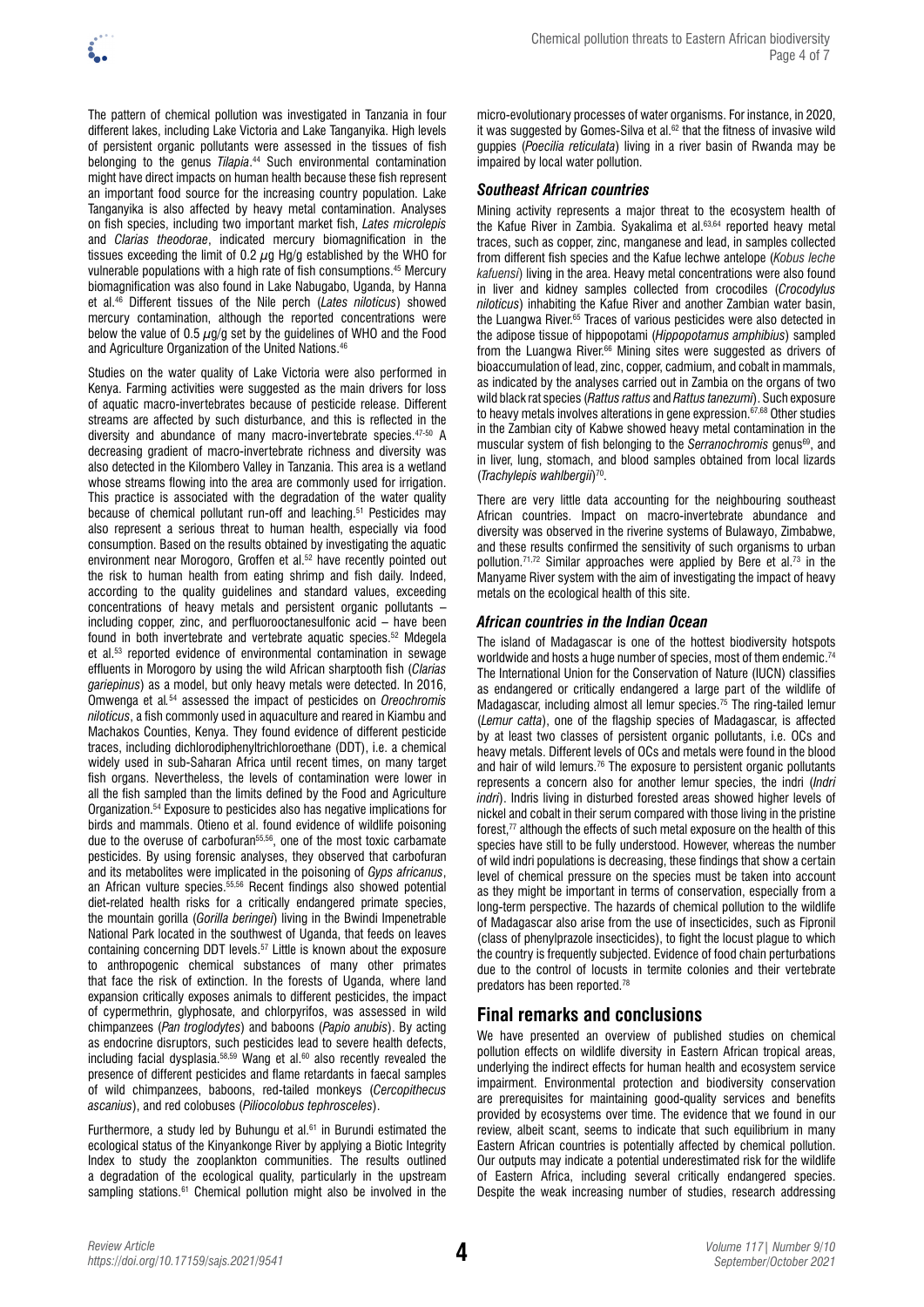these issues is still dramatically lacking. Such a knowledge gap may spoil the efforts in biodiversity conservation, and thereby compromise the ecosystem health overall. Indeed, the reduction in biodiversity is likely to impair ecosystem services, which could reduce resources and exacerbate social unrest in middle- and low-income countries.

Understanding and evaluating the effects of chemical pollution on tropical biodiversity and their associated impact on ecosystem services is a challenge.7 The lack of evidence on this topic in the scientific literature demonstrates the urgent need for an international vision for sub-Saharan environmental studies. Indeed, this scenario strongly affects the chances to address chemical pollution impairment to biodiversity and ecosystem services in these tropical areas, and implement successful environmental protection strategies aimed at preserving the health of African ecosystems as a whole, including humans. A chemical pollution assessment should become an asset in the political programmes of Eastern African states. The establishment of monitoring strategies for priority pollutants, on the basis of the European Union's Water Framework Directive approach<sup>13</sup>, could address the application of fit-forpurpose preventive measures in order to protect the ecosystems and to promote human health and safety.

In some countries, such as Uganda and Madagascar, progress is ongoing. The role of the Ugandan Environmental Health Practitioners has been indicated as fundamental in applying the One Health vision to environmental management. Environmental Health Practitioners promote public health by applying the One Health approach to the monitoring of several environmental features, including chemical substances.79 Similarly, the identification and assessment of chemical pollution has been defined as a priority issue according to the National Health and Pollution Action Plan of Madagascar.<sup>80</sup> These long-term goals represent suitable strategies for developing and implementing solutions to environmental challenges in Eastern Africa. Only a global research effort may meet such goals, and the involvement of different actors, e.g. research institutes, governments and local communities, in achieving these ambitious goals is fundamental. Therefore, high-income countries are being called upon to play their part together with the middle- and low-income countries in overcoming this challenge.

# **Competing interests**

We have no competing interests to declare.

## **Authors' contributions**

W.C.: Conceptualisation, methodology, data collection, data analysis, writing – the initial draft, writing – revisions. C.G.: Validation, student supervision, project leadership. M.C.: Methodology, validation, writing – revisions. L.M.: Conceptualisation, validation, student supervision, project leadership.

## **References**

- Wake DB, Vredenburg VT. Are we in the midst of the sixth mass extinction? A view from the world of amphibians. Proc Natl Acad Sci USA. 2008;105(1):11466–11473. <https://doi.org/10.1073pnas.0801921105>
- 2. Butchart SHM, Walpole M, Collen B, Van Strien A, Scharlemann JPW, Almond REA, et al. Global biodiversity: Indicators of recent declines. Science. 2010;328(5982):1164–1168. <https://doi.org/10.1126/science.1187512>
- 3. Ceballos G, Ehrlich PR, Barnosky AD, García A, Pringle RM, Palmer TM. Accelerated modern human-induced species losses: Entering the sixth mass extinction. Sci Adv. 2015;1(5):1–5.<https://doi.org/10.1126/sciadv.1400253>
- 4. Soroye P, Newblod T, Kerr J. Climate change contributes to widespread declines among bumble bees across continents. Science. 2020;367(6478):685–688. <https://doi.org/10.1126/science.aax8591>
- 5. Vanbergen AJ. Threats to an ecosystem service: Pressures on pollinators. Front Ecol Environ. 2013;11(5):251–259.<https://doi.org/10.1890/120126>
- 6. Backhaus T, Snape J, Lazorchak J. The impact of chemical pollution on biodiversity and ecosystem services: The need for an improved understanding. Integr Environ Assess Manag. 2012;8(4):575–576. [https://doi.org/10.1002/](https://doi.org/10.1002/ie%20am.1353) [ie am.1353](https://doi.org/10.1002/ie%20am.1353)
- 7. Noyes PD, Lema SC. Forecasting the impacts of chemical pollution and climate change interactions on the health of wildlife. Curr Zool. 2015;61(4):669–689. <https://doi.org/10.1093/czoolo/61.4.669>
- 8. Fu L, Lu X, Niu K, Tan J, Chen J. Bioaccumulation and human health implications of essential and toxic metals in freshwater products of Northeast China. Sci Total Environ. 2019;673:768–776. [https://doi.org/10.1016/j.](https://doi.org/10.1016/j.scitotenv.2019.04.099) [scitotenv.2019.04.099](https://doi.org/10.1016/j.scitotenv.2019.04.099)
- 9. Myers SS, Gaffikin L, Golden CD, Ostfeld RS, Redford KH, Ricketts TH, et al. Human health impacts of ecosystem alteration. Proc Natl Acad Sci USA. 2013;110(47):18753–18760. <https://doi.org/10.1073/pnas.1218656110>
- 10. IPBES Global assessment report on biodiversity and ecosystem services. Summary for policymakers of the global assessment report on biodiversity and ecosystem services of the Intergovernmental Science-Policy Platform on Biodiversity and Ecosystem Services [document on the Internet]. c2019 [cited 2021 Feb 15]. Available from: [https://www.ipbes.net/sites/default/files/](https://www.ipbes.net/sites/default/files/downloads/spm_unedited_advance_for_posting_htn.pdf) [downloads/spm\\_unedited\\_advance\\_for\\_posting\\_htn.pdf](https://www.ipbes.net/sites/default/files/downloads/spm_unedited_advance_for_posting_htn.pdf)
- 11. Bayen S, Segovia Estrada E, Zhang H, Lee WK, Juhel G, Smedes F, et al. Partitioning and bioaccumulation of legacy and emerging hydrophobic organic chemicals in mangrove ecosystems. Environ Sci Technol. 2019;53:2549– 2558.<http://dx.doi.org/10.1021/acs.est.8b06122>
- 12. Harrison S, Kivuti-Bitok L, Macmillan A, Priest P. EcoHealth and One Health: A theory-focused review in response to calls for convergence. Environ Int. 2019;132, Art. #105058. <https://doi.org/10.1016/j.envint.2019.105058>
- 13. European Commission. Directive 2000/60/EC of the European Parliament and of the Council, 08 12, Official Journal (OJ L 226) [webpage on the Internet]. c2013 [cited 2021 Feb 15]. Available from: [https://eur-lex.europa.eu/eli/](https://eur-lex.europa.eu/eli/dir/2013/39/oj) [dir/2013/39/oj](https://eur-lex.europa.eu/eli/dir/2013/39/oj)
- 14. United Nations. Country classification [document on the Internet]. c2014 [cited 2021 Feb 15]. Available from: [https://www.un.org/en/development/](https://www.un.org/en/development/desa/policy/wesp/wesp_current/2014wesp_country_classification.pdf) [desa/policy/wesp/wesp\\_current/2014wesp\\_country\\_classification.pdf](https://www.un.org/en/development/desa/policy/wesp/wesp_current/2014wesp_country_classification.pdf)
- 15. Weiss FT, Leuzinger M, Zurbrügg C, Eggen RIL. Chemical pollution in low- and middle-income countries. Zürich: Swiss Federal Institute of Aquatic Science and Technology; 2016. Available from: [https://www.eawag.ch/fileadmin/](https://www.eawag.ch/fileadmin/Domain1/Abteilungen/sandec/publikationen/Chemical_Pollution/Lamics-WEB.pdf) [Domain1/Abteilungen/sandec/publikationen/Chemical\\_Pollution/Lamics-](https://www.eawag.ch/fileadmin/Domain1/Abteilungen/sandec/publikationen/Chemical_Pollution/Lamics-WEB.pdf)[WEB.pdf](https://www.eawag.ch/fileadmin/Domain1/Abteilungen/sandec/publikationen/Chemical_Pollution/Lamics-WEB.pdf)
- 16. Gunnarsson JS, Castillo LE. Ecotoxicology in tropical regions. Environ Sci Poll Res. 2018;25:13203–13206.<https://doi.org/10.1007/s11356-018-1887-4>
- 17. Giam X. Global biodiversity loss from tropical deforestation. Proc Natl Acad Sci USA. 2017;114(23):5775–5777.<https://doi.org/10.1073/pnas.1706264114>
- 18. Morris RJ. Anthropogenic impacts on tropical forest biodiversity: A network structure and ecosystem functioning perspective. Phil Trans Roy Soc B. 2010;365:3709–3718. <https://doi.org/10.1098/rstb.2010.0273>
- 19. Tornero V, Sylvina TJ, Wells RS, Singh J. Eco-toxicants: A growing global threat. In: Yamagiwa J, Karczmarski L, editors. Primates and cetaceans. Tokyo: Springer; 2014. p. 309–332. [https://doi.org/10.1007/978-4-431-](https://doi.org/10.1007/978-4-431-54523-1_16) [54523-1\\_16](https://doi.org/10.1007/978-4-431-54523-1_16)
- 20. Landrigan PJ, Fuller R, Fisher S, Suk WA, Sly P, Chiles TC, et al. Pollution and children's health. Sci Total Environ. 2019;650(29):2389–2394. [https://doi.](https://doi.org/10.1016/j.scitotenv.2018.09.375) [org/10.1016/j.scitotenv.2018.09.375](https://doi.org/10.1016/j.scitotenv.2018.09.375)
- 21. Schiedek D, Sundelin B, Readman JW, Macdonald RW. Interactions between climate change and contaminants. Mar Pollut Bull. 2007;54(12):1846–1856. <https://doi.org/10.1016/j.marpolbul.2007.09.020>
- 22. Linares C, Martinez GS, Kendrovski V, Diaz J. A new integrative perspective on early warning systems for health in the context of climate change. Environ Res. 2020;187, Art. #109623. <https://doi.org/10.1016/j.envres.2020.109623>
- 23. Arenas-Sánchez A, Rico A, Vighi M. Effects of water scarcity and chemical pollution in aquatic ecosystems: State of the art. Sci Total Environ. 2016;572:390–403.<https://doi.org/10.1016/j.scitotenv.2016.07.211>
- 24. Fang SC, Rodrigues EG, Christiani DC. Environmental health hazards in the tropics. In: Ryan ET, Hill DR, Solomon T, Aronson NE, Endy TP, editors. Hunter's tropical medicine and emerging infectious diseases. Elsevier; 2020. p. 200–208. <https://doi.org/10.1016/B978-0-323-55512-8.00026-0>
- 25. Myers N, Mittermeier RA, Mittermeier CG, da Fonseca GAB, Kent J. Biodiversity hotspots for conservation priorities. Nature. 2000;403(6772):853–858. <https://doi.org/10.1038/35002501>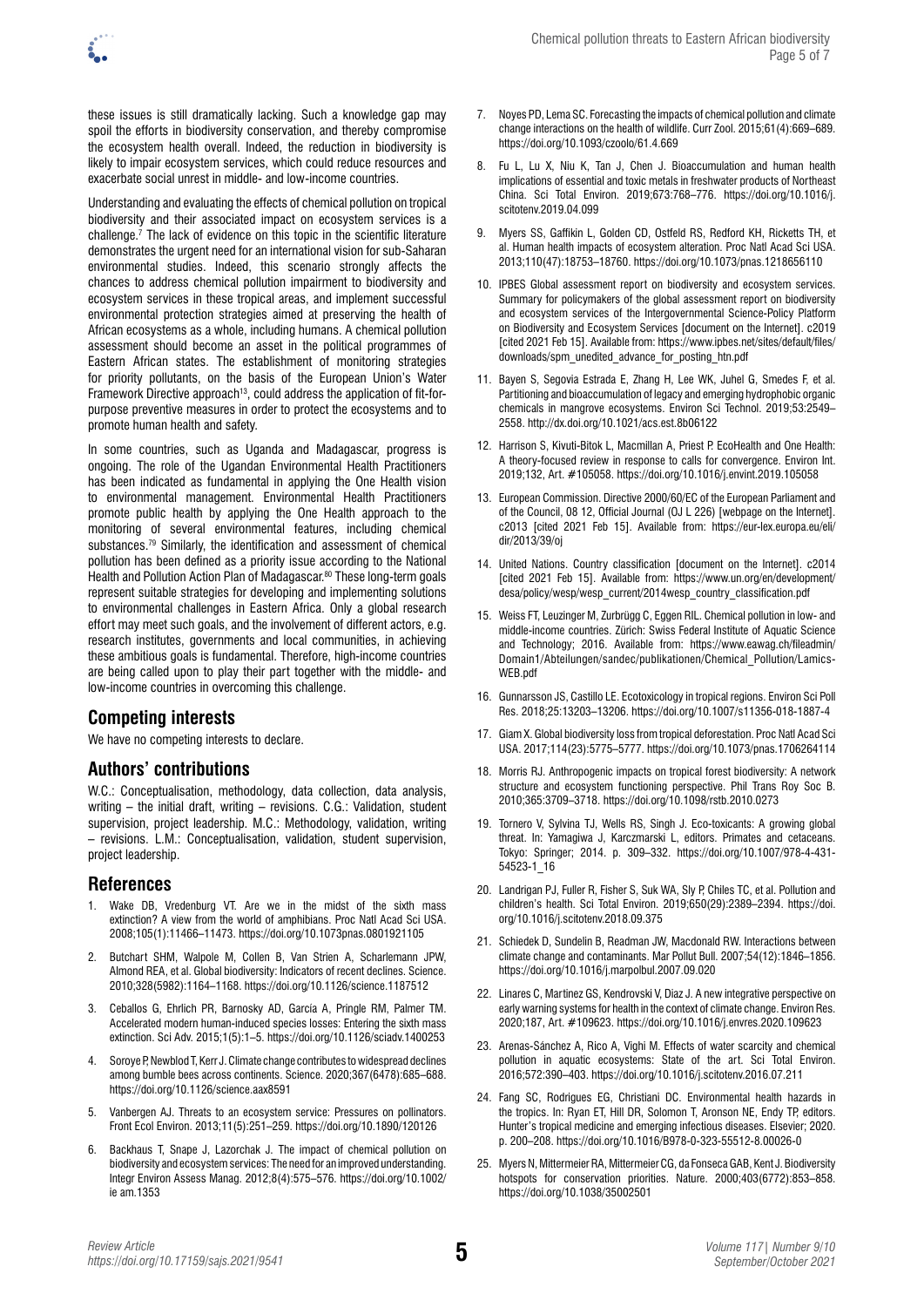- 26. United Nations Department of Economic and Social Affairs, Statistic Division. Methodology [webpage on the Internet]. No date [cited 2021 Feb 15]. Available from: <https://unstats.un.org/unsd/methodology/m49/>
- 27. Mittermeier RA, Turner WR, Larsen FW, Brooks TM, Gascon C. Global biodiversity conservation: The critical role of hotspots. In: Zachos FE, Habel JC, editors. Biodiversity hotspots. Berlin: Springer; 2011. p. 3–22. [https://doi.](https://doi.org/10.1007/978-3-642-20992-5_1) [org/10.1007/978-3-642-20992-5\\_1](https://doi.org/10.1007/978-3-642-20992-5_1)
- 28. Kandie FJ, Krauss M, Beckers LM, Massei R, Fillinger U, Becker J, et al. Occurrence and risk assessment of organic micropollutants in freshwater systems within the Lake Victoria South Basin, Kenya. Sci Total Environ. 2020;714:1–13.<https://doi.org/10.1016/j.scitotenv.2020.136748>
- 29. Aremu JO. Conflicts in Africa: Meaning, causes, impact and solution. African Res Rev. 2010;4(4):549–560.<https://doi.org/10.4314/afrrev.v4i4.69251>
- 30. Kumie A, Kloos H. Occupational health and industrial pollution. In: Berhane Y, Haile Mariam D, Kloos H, editors. The epidemiology and ecology of health and disease in Ethiopia. Addis Ababa: Shama Books; 2006. p. 171–195.
- 31. Jayaraj R, Megha P, Sreedev P. Organochlorine pesticides, their toxic effects on living organisms and their fate in the environment. Interdiscip Toxicol. 2016;9(3–4):90–100.<https://doi.org/10.1515/intox-2016-0012>
- 32. Brack W, Aissa SA, Backhaus T, Dulio V, Escher BI, Faust M, et al. Effectbased methods are key. The European Collaborative Project SOLUTIONS recommends integrating effect-based methods for diagnosis and monitoring of water quality. Environ Sci Eur. 2019;31(19):1–6. [https://doi.org/10.1186/](https://doi.org/10.1186/s12302-019-0192-2) [s12302-019-0192-2](https://doi.org/10.1186/s12302-019-0192-2)
- 33. Wu X, Cobbina SJ, Mao G, Xu H, Zhang Z, Yang L. A review of toxicity and mechanisms of individual and mixtures of heavy metals in the environment. Environ Sci Pollut Res. 2016;23:8244–8259. [https://doi.org/10.1007/](https://doi.org/10.1007/s11356-016-6333-x) [s11356-016-6333-x](https://doi.org/10.1007/s11356-016-6333-x)
- 34. De Troyer N, Mereta ST, Goethals PL, Boets P. Water quality assessment of streams and wetlands in a fast growing East African city. Water. 2016;8(4), Art. #123. <https://doi.org/10.3390/w8040123>
- 35. Mengistie E, Ambelu A, Van Gerven T, Smets I. Impact of tannery effluent on the self-purification capacity and biodiversity level of a river. Bull Environ Contam Toxicol. 2016;96(3):369–375. [https://doi.org/10.1007/s00128-](https://doi.org/10.1007/s00128-016-1735-5) [016-1735-5](https://doi.org/10.1007/s00128-016-1735-5)
- 36. Desalegne SA. Macroinvertebrate-based bioassessment of rivers in Addis Ababa, Ethiopia. Afr J Ecol. 2018;56(2):262–271. [https://doi.org/10.1111/](https://doi.org/10.1111/aje.12444) [aje.12444](https://doi.org/10.1111/aje.12444)
- 37. Mereta ST, Ambelu A, Ermias A, Abdie Y, Moges M, Haddis A, et al. Effects of untreated industrial effluents on water quality and benthic macroinvertebrate assemblages of Lake Hawassa and its tributaries, Southern Ethiopia. Afr J Aquat Sci. 2020;45(3):285–295. [https://doi.org/10.2989/16085914.2019.](https://doi.org/10.2989/16085914.2019.1671166) [1671166](https://doi.org/10.2989/16085914.2019.1671166)
- 38. Musonge PLS, Boets P, Lock K, Ambarita NMD, Forio MAE, Verschuren D, et al. Baseline assessment of benthic macroinvertebrate community structure and ecological water quality in Rwenzori rivers (Albertine rift valley, Uganda) using biotic-index tools. Limnologica. 2019;75:1–10. [https://doi.](https://doi.org/10.1016/j.limno.2018.12.001) [org/10.1016/j.limno.2018.12.001](https://doi.org/10.1016/j.limno.2018.12.001)
- 39. Musonge PLS, Boets P, Lock K, Ambarita MND, Forio MAE, Goethals PLM*.* Rwenzori score (RS): A benthic macroinvertebrate index for biomonitoring rivers and streams in the Rwenzori Region, Uganda. Sustainability. 2020;12(24):1–18. <https://doi.org/10.3390/su122410473>
- 40. Spirhanzlova P, Fini J-B, Demeneix B, Lardy-Fontan S, Vaslin-Reimann S, Lalere B, et al. Composition and endocrine effects of water collected in the Kibale National Park in Uganda. Environ Pollut. 2019;251:460–468. [https://](https://doi.org/10.1016/j.envpol.2019.05.006) [doi.org/10.1016/j.envpol.2019.05.006](https://doi.org/10.1016/j.envpol.2019.05.006)
- 41. Badamasi I, Odong R, Masembe C. Implications of increasing pollution levels on commercially important fishes in Lake Victoria. J Great Lakes Res. 2019;45(6):1274–1289. <https://doi.org/10.1016/j.jglr.2019.09.024>
- 42. Focardi S, Corsi I, Mazzuoli S, Vignoli L, Loiselle SA, Focardi S. Integrating remote sensing approach with pollution monitoring tools for aquatic ecosystem risk assessment and management: A case study of Lake Victoria (Uganda). Environ Monit Assess. 2006;122:275–287. [https://doi.](https://doi.org/10.1007/s10661-005-9180-7) [org/10.1007/s10661-005-9180-7](https://doi.org/10.1007/s10661-005-9180-7)
- 43. Martins DJ. Differences in odonata abundance and diversity in pesticidefished, traditionally-fished and protected areas in Lake Victoria, Eastern Africa (Anisoptera). Odonatologica. 2009;38(3):261–265.
- 44. Polder A, Müller MB, Lyche JL, Mdegela RH, Nonga HE, Mabiki FP, et al. Levels and patterns of persistent organic pollutants (POPs) in tilapia (*Oreochromis* sp.) from four different lakes in Tanzania: Geographical differences and implications for human health. Sci Total Environ. 2014;488–489:252–260. <https://doi.org/10.1016/j.scitotenv.2014.04.085>
- 45. Campbell L, Verburg P, Dixon DG, Hecky RE. Mercury biomagnification in the food web of Lake Tanganyika (Tanzania, East Africa). Sci Total Environ. 2008;402(2–3):184–191.<https://doi.org/10.1016/j.scitotenv.2008.04.017>
- 46. Hanna DEL, Buck DG, Chapman LJ. Effects of habitat on mercury concentrations in fish: A case study of Nile perch (*Lates niloticus*) in Lake Nabugabo, Uganda. Ecotoxicology. 2016;25:178–191. [https://doi.](https://doi.org/10.1007/s10646-015-1578-6) [org/10.1007/s10646-015-1578-6](https://doi.org/10.1007/s10646-015-1578-6)
- 47. Ndaruga AM, Ndiritu GG, Gichuki NN, Wamicha WN. Impact of water quality on macroinvertebrate assemblages along a tropical stream in Kenya. Afr J Ecol. 2004;42(3):208–216.<https://doi.org/10.1111/j.1365-2028.2004.00516.x>
- 48. Masese FO, Muchiri M, Raburu PO. Macroinvertebrate assemblages as biological indicators of water quality in the Moiben River, Kenya. Afr J Aquat Sci. 2009;34(1):15–26.<https://doi.org/10.2989/AJAS.2009.34.1.2.727>
- 49. Minaya V, McClain E, Moog O, Moog O, Omengo F, Singer GA. Scale-dependent effects of rural activities on benthic macroinvertebrates and physico-chemical characteristics in headwater streams of the Mara River, Kenya. Ecol Indic. 2013;32:116–122. <https://doi.org/10.1016/j.ecolind.2013.03.011>
- 50. Abong'o DA, Wandiga SO, Jumba IO, Van den Brink PJ, Naziriwo BB, Modadi VO, et al. Occurrence, abundance and distribution of benthic macroinvertebrates in the Nyando River catchment, Kenya. Afr J Aquat Sci. 2015;40(4):373–392.<https://doi.org/10.2989/16085914.2015.1113397>
- 51. Alavaisha E, Lyon SW, Lindborg R. Assessment of water quality across irrigation schemes: A case study of wetland agriculture impacts in Kilombero Valley, Tanzania. Water. 2019;11(4):1–22. [https://doi.org/10.3390/](https://doi.org/10.3390/w11040671) [w11040671](https://doi.org/10.3390/w11040671)
- 52. Groffen T, Rijnders J, Van Doorn L, Jorissen C, De Borger SM, Luttikhuis DO, et al. Preliminary study on the distribution of metals and persistent organic pollutants (POPs), including perfluoroalkylated acids (PFAS), in the aquatic environment near Morogoro, Tanzania, and the potential health risks for humans. Environ Res. 2021;1921–11. [https://doi.org/10.1016/j.](https://doi.org/10.1016/j.envres.2020.110299) [envres.2020.110299](https://doi.org/10.1016/j.envres.2020.110299)
- 53. Mdegela RH, Braathen M, Mosha RD, Skaare JU, Sandvik M*.* Assessment of pollution in sewage ponds using biomarker responses in wild African sharptooth catfish (*Clarias gariepinus*) in Tanzania. Ecotoxicology. 2010;19:722–734. <https://doi.org/10.1007/s10646-009-0449-4>
- 54. Omwenga I, Kanja L, Nguta J, Mbaria J, Irungu P. Organochlorine pesticide residues in farmed fish in Machakos and Kiambu counties, Kenya. Cogent Environ Sci. 2016;2(1):1–9. [https://doi.org/10.1080/23311843.2016.1153](https://doi.org/10.1080/23311843.2016.1153215) [215](https://doi.org/10.1080/23311843.2016.1153215)
- 55. Otieno PO, Lalah JO, Virani M. Carbofuran and its toxic metabolites provide forensic evidence for furadan exposure in vultures (*Gyps africanus*) in Kenya. Bull Environ Contam Toxicol. 2010;84(5):536–544. [https://doi.org/10.1007/](https://doi.org/10.1007/s00128-010-9956-5) [s00128-010-9956-5](https://doi.org/10.1007/s00128-010-9956-5)
- 56. Otieno PO, Lalah JO, Virani M, Jodinko IO, Schramm KW*.* Carbofuran use and abuse in Kenya: Residues in soils, plants, water courses and the African white-backed vultures (*Gyps africanus*) found dead. Environmentalist. 2011;31(4):382–393.<https://doi.org/10.1007/s10669-011-9350-9>
- 57. Amusa C, Rothman J, Odongo S, Matovu H, Ssebugere P, Baranga D, et al. The endangered African great ape: Pesticide residues in soil and plants consumed by mountain gorillas (*Gorilla beringei*) in Bwindi Impenetrable National Park, East Africa. Sci Total Environ. 2021;758(1):1–11. [https://doi.](https://doi.org/10.1016/j.scitotenv.2020.143692) [org/10.1016/j.scitotenv.2020.143692](https://doi.org/10.1016/j.scitotenv.2020.143692)
- 58. Krief S, Berny P, Gumisiriza F, Gross R, Demeneix B, Fini JB, et al. Agricultural expansion as risk to endangered wildlife: Pesticide exposure in wild chimpanzees and baboons displaying facial dysplasia. Sci Total Environ. 2017;598:647–656.<https://doi.org/10.1016/j.scitotenv.2017.04.113>
- 59. Lacroux C, Guma N, Krief S. Facial dysplasia in wild forest olive baboons (*Papio anubis*) in Sebitoli, Kibale National Park, Uganda: Use of camera traps to detect health defects. J Med Primatol. 2019;48(3):143–153. [https://doi.](https://doi.org/10.1111/jmp.12408) [org/10.1111/jmp.12408](https://doi.org/10.1111/jmp.12408)